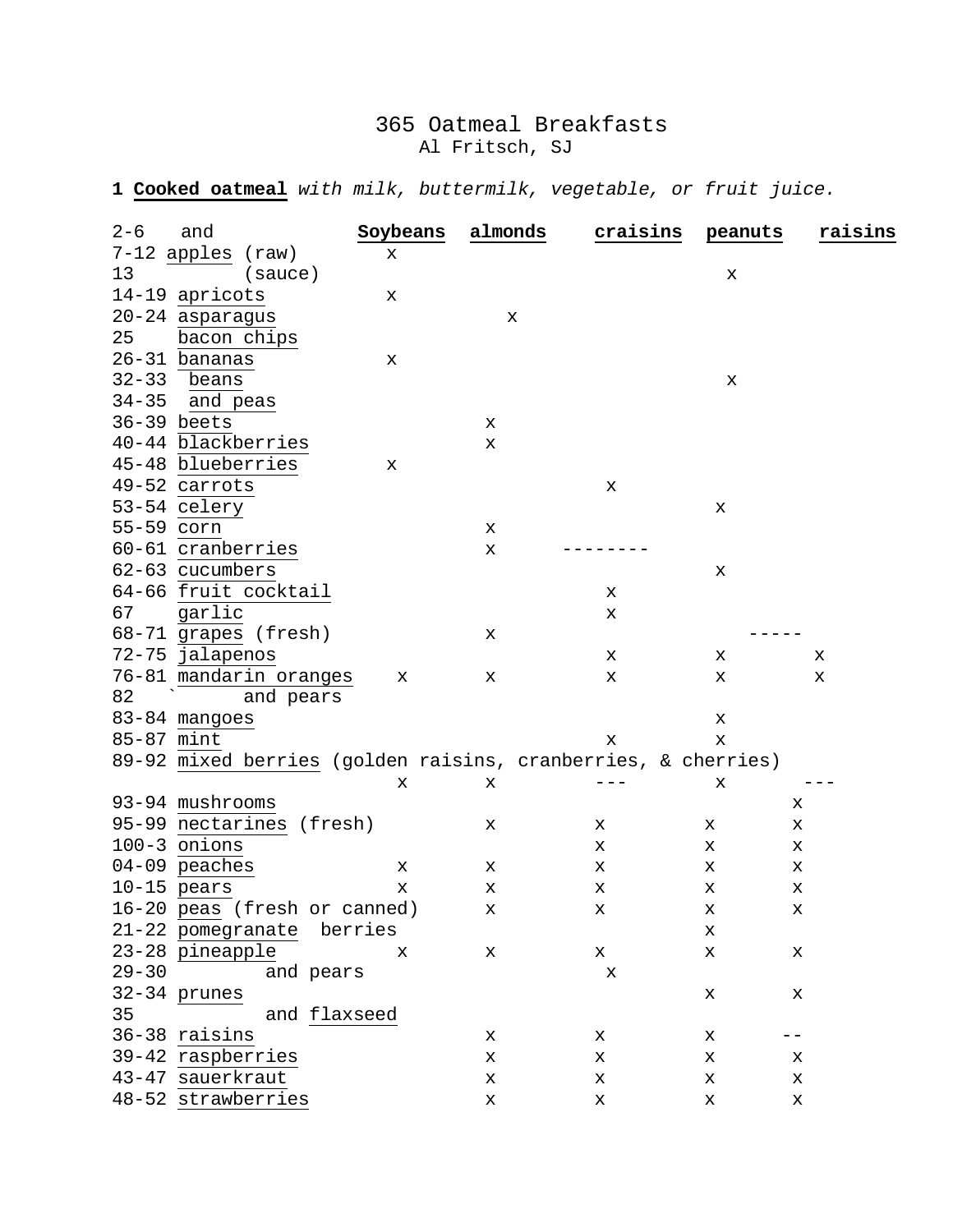53-57 tropical fruit (banana, coconut, date, papaya, pineapple, & raisin) raisin) x x x x 58-60 wine berries x x ------------------- Note: All oat preparations used *Rollin' Oats,* 100% Natural Old Fashioned Oats purchased from SAVE-A-Lot Food stores. Yogurt (plain) Yogurt and<br>62 apricots apricots 63 bananas 64 bananas and grapes<br>65 craisins 65 craisins 66 grapes<br>67 g: 67 grapes and craisins 68 grapes and raisins<br>69 mixed berries 69 mixed berries 70 mixed berries and peanuts<br>71 oranges oranges 72 peaches 73 peanuts 74 peanuts and raisins<br>75 pears 75 pears 76 pears and peanuts 77 pears and raisins<br>78 peppers (sweet) 78 peppers (sweet)<br>79 peppers (jalaper 79 peppers (jalapenos) 80 pineapple<br>81 pineap 81 pineapple and raisins<br>82 prunes 82 prunes<br>83 raisin raisins 84 Granola (Plain)<br>85 apricots apricots 86 apricots and craisins 87 apricots and raisins 88 bananas 89 bananas and craisins 90 bananas and raisins<br>91 craisins 91 craisins<br>92 grapes 92 grapes<br>93 mixed l 93 mixed berries<br>94 peanuts 94 peanuts<br>95 pears 95 pears<br>96 pea 96 pears and craisins 97 pears and raisins<br>98 peppers (sweet) peppers (sweet)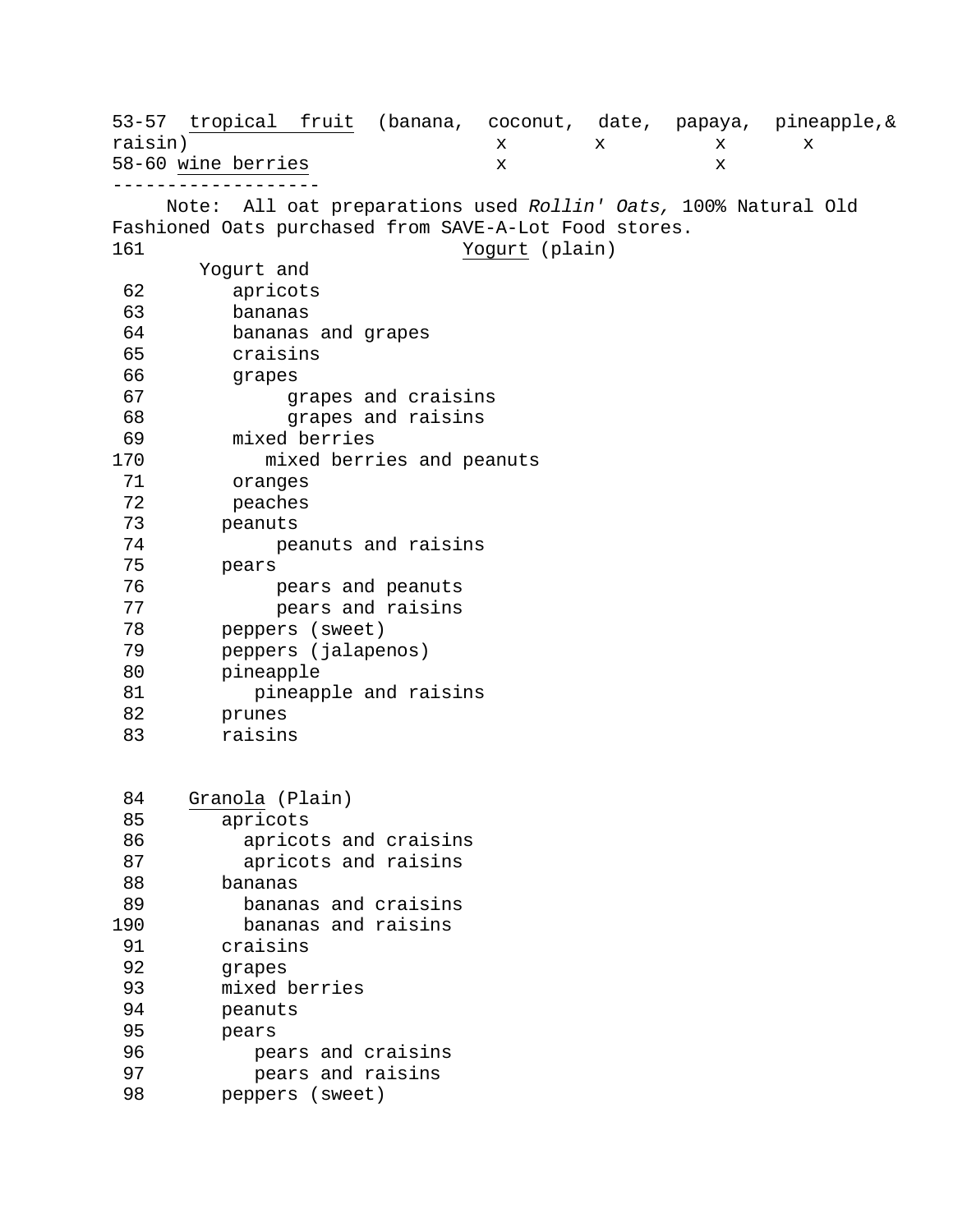99 pineapple<br>200 pineapple pineapple and craisins

## 201 Eggs scrambled with oatmeal and soy sauce and hot sauce

|               |                                                        |   | almonds craisins | peanuts | raisins |
|---------------|--------------------------------------------------------|---|------------------|---------|---------|
| 02            | almonds                                                |   |                  |         |         |
| 03            | apricots                                               |   |                  |         |         |
|               | $04-07$ bananas                                        |   | x                | x       | x       |
| 08            | beans (dried)                                          |   |                  |         |         |
| 09            | beans (green)                                          |   |                  |         |         |
| 10            | blueberries                                            |   |                  |         |         |
|               | 11-15 broccoli                                         | х | x                | х       | х       |
| 16            | and soybeans                                           |   |                  |         |         |
|               | 17-20 cabbage                                          |   | х                | X       | x       |
|               | $21-23$ carrots                                        |   |                  | x       | х       |
| 24            | celery                                                 |   |                  |         |         |
| 25-28 corn    |                                                        |   | x                | x       | х       |
| 29            | craisins                                               |   |                  |         |         |
| 30            | garlic                                                 |   |                  |         |         |
| 31            | grapes (fresh)                                         |   |                  |         |         |
| $32 - 34$ ham |                                                        |   |                  | x       | х       |
| 35            | kale                                                   |   |                  |         |         |
| 36            | mangoes                                                |   |                  |         |         |
|               | 37-38 mixed berries                                    |   |                  | x       |         |
| 39            | mizuna                                                 |   |                  |         |         |
|               | 40-41 mushrooms                                        |   |                  | x       |         |
| 42            | mustard greens                                         |   |                  |         |         |
| 43            | mustard spinach                                        |   |                  |         |         |
| 44            | okra                                                   |   |                  |         |         |
|               | 45-48 onions                                           |   | х                | х       | х       |
|               | 49-51 and cabbage                                      |   |                  | х       | x       |
|               | $52-56$ pears                                          | х | х                | х       | х       |
|               | $57-58$ peas (raw)                                     |   |                  | х       |         |
|               | 59-62 peppers (sweet)                                  |   | x                | х       | х       |
|               | 63-64 peppers (Jalapenos)                              |   |                  | х       |         |
|               | 65-67 pineapple slices                                 |   |                  | X       | х       |
| 68-69 prunes  |                                                        |   |                  | х       |         |
|               | 70-71 raisins                                          |   |                  | х       |         |
| 72            | rice                                                   |   |                  |         |         |
| 73            | sauerkraut                                             |   |                  |         |         |
| 74            | squash                                                 |   |                  |         |         |
|               | 75-78 tomatoes (fresh ripe or green)                   |   | х                | x       | х       |
| 79            | tropical fruit                                         |   |                  |         |         |
| 80            | turnips                                                |   |                  |         |         |
| 81            | Five grains (oatmeal, rye, barley, wheat and flaxseed) |   |                  |         |         |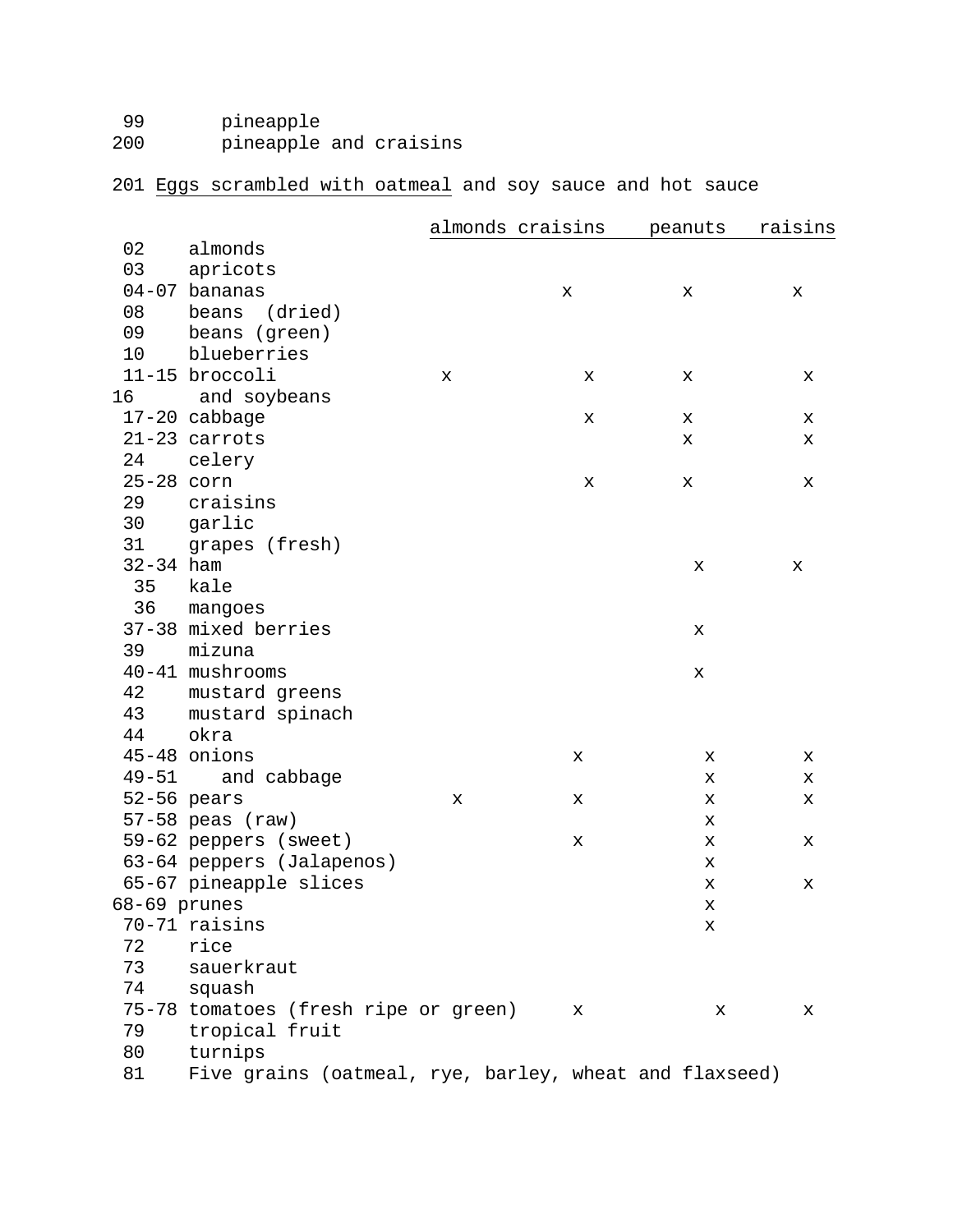|            |                 |                      | Almonds     | Craisins     | Peanuts     | Raisins |
|------------|-----------------|----------------------|-------------|--------------|-------------|---------|
| 83         |                 | and apricots         |             |              |             |         |
| $84 - 85$  |                 | and bananas          |             |              | X           |         |
| $86 - 87$  |                 | and blackberries     |             |              | X           |         |
| $88 - 89$  |                 | and blueberries      |             |              | X           |         |
| 90         |                 | and cabbage          |             |              |             |         |
| $91 - 94$  |                 | and corn             |             | $\mathbf{x}$ | X           | X       |
| $95 - 96$  |                 | and cranberries      |             |              | x           |         |
| $97 - 300$ |                 | and grapes           | x           | X            | $\mathbf x$ |         |
| $01 - 03$  |                 | and mixed berries    | X           |              | X           |         |
| $04 - 08$  |                 | and mandarin oranges | x           | X            | $\mathbf x$ | X       |
| 09         |                 | and onions           |             |              |             |         |
| $10 - 14$  |                 | and peaches          | x           | x            | X           | X       |
| 15         |                 | and peanuts          |             |              |             |         |
| $16 - 20$  |                 | and pears            | х           | х            | X           | X       |
| 21         |                 | and peas             |             |              |             |         |
| $22 - 26$  |                 | and pineapple slices | X           | X            | X           | X       |
| 27         |                 | and pomegranate      |             |              |             |         |
| $28 - 29$  |                 | and prunes           |             |              | X           | X       |
| 30         |                 | and raisins          |             |              |             |         |
| $31 - 34$  |                 | and raspberries      | $\mathbf x$ | X            | X           |         |
| $35 - 39$  |                 | and strawberries     | x           | x            | x           | x       |
| 40         |                 | and yogurt           |             |              |             |         |
|            |                 |                      |             |              |             |         |
|            |                 |                      | Others      |              |             |         |
|            | 41<br>bean soup |                      |             |              |             |         |
| 42         |                 | beans and almonds    |             |              |             |         |
| 43         |                 | herring salad        |             |              |             |         |

| 44 | and almonds                                                    |
|----|----------------------------------------------------------------|
| 45 | and peanuts                                                    |
| 46 | and mint                                                       |
| 47 | and raisins                                                    |
| 48 | peas and raw oatmeal                                           |
| 49 | and almonds                                                    |
| 50 | and craisins                                                   |
| 51 | and peanuts                                                    |
| 52 | and raisins                                                    |
| 53 | pea salad and onions                                           |
| 54 | sausage and scrambled eggs and oatmeal                         |
| 55 | Seven grains (oats, rye, wheat, barley, flaxseed, tricale, and |
|    | oatmeal bran)                                                  |
| 56 | tuna salad and raw oatmeal                                     |
| 57 | and cabbage                                                    |
| 58 | and celery                                                     |